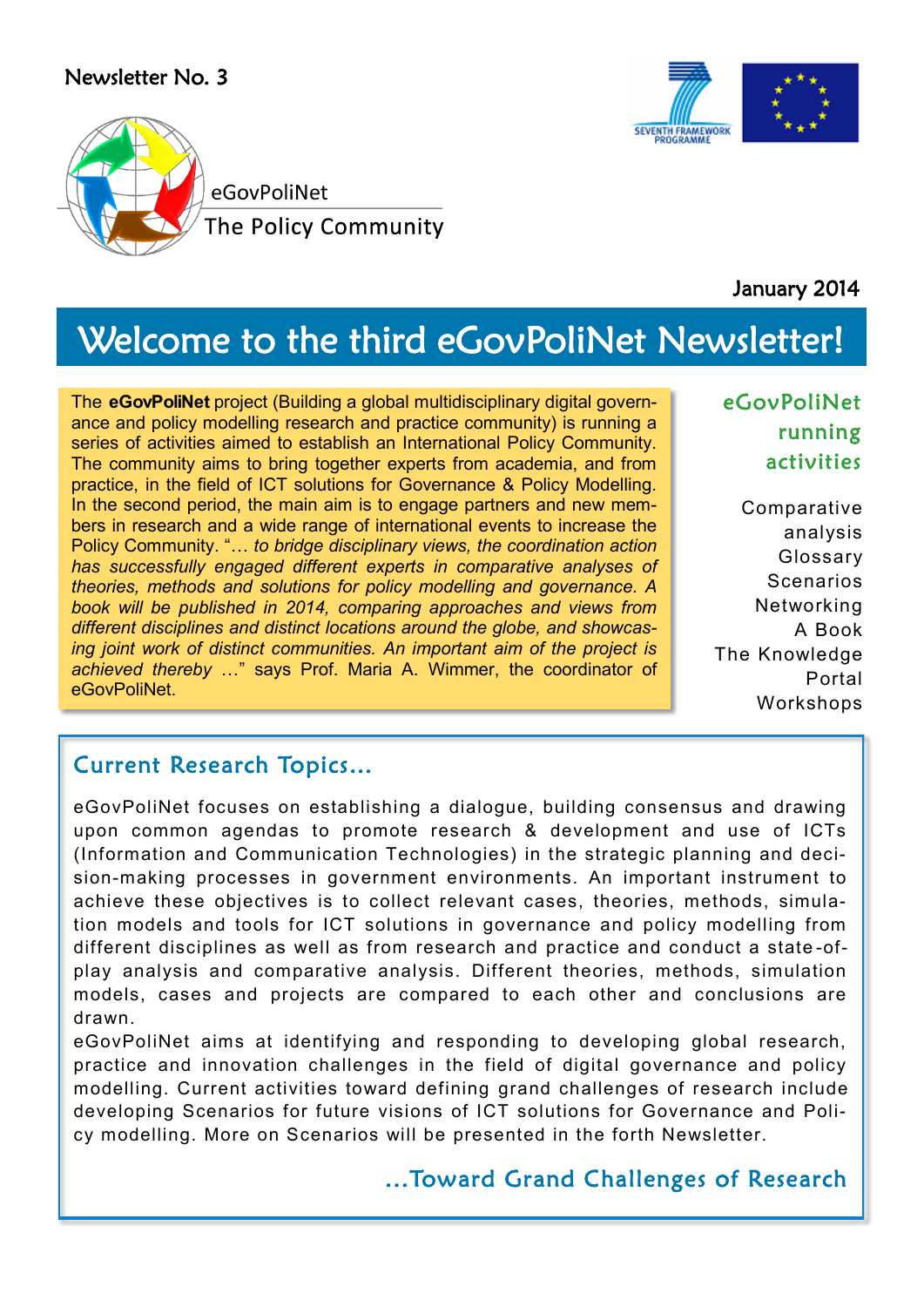## eGovPoliNet at the EGOV and ePart Conferences 2013

eGovPoliNet held a workshop along EGOV and ePart 2013 conferences in Koblenz, Germany on 19 September 2013. Researchers and practitioners discussed the advances in complexity theory and the application of the methods of complexity research and network

analysis in public policy, governance, public decision-making, and public management. … [more](http://www.policy-community.eu/news-events/events/events-repository/egovpolinet-workshop-egov-and-epart-conferences)

Also along EGOV and ePart 2013 conferences, eGovPoliNet organised a PhD colloquium. During 2 days, PhD students from different Universities were discussing their ideas with senior researchers… [more](http://www.policy-community.eu/news-events/events/events-repository/phd-colloquium-along-egov-and-epart-2013)

## … other conferences & networking events!

**eGovPoliNet visionary speech:** Maria Wimmer gave a visionary speech along the High-level E-Gov Conference 2013 in Vilnius… [more](http://www.policy-community.eu/news-events/events/events-repository/a-visionary-speech-along-the-high-level-e-gov-conference-2013)

**eGovPoliNet presentation:** Dmitrii Trutnev presented eGovPoliNet Community at the First Russian IT-Experts Constituent Congress in Moscow, Russia… [more](http://www.policy-community.eu/news-events/events/events-repository/egovpolinet-presentation-at-first-all-russia-congress-of-it-experts)

**Workshop:** Marijn Janssen and Natalie Helbig organised a dedicated track on Policy and Governance Innovations and PhD colloquium along ICEGOV2013... [more](http://www.policy-community.eu/news-events/events/events-repository/policy-and-governance-innovations-track-along-icegov2013-conference)

**Workshop with FP 7 projects** was organised by Vishanth Weerakkody and Maria A. Wimmer at tGov 2013 … [more](http://www.policy-community.eu/news-events/events/events-repository/egovpolinet-workshop-at-tgov-2013)

**Conference track on policy modelling** at ECMS 2013 was organised by Maria A. Wimmer and Scott Moss ... [more](http://www.policy-community.eu/news-events/events/events-repository/ecms-2013-track-policy-modelling)

**Panels** at AIS-UK (organised by Laurence Brooks) and ESSA 2013 (organised by Wander Jager)

**Presentation about eGovPoliNet** given by Marijn Janssen during conference " Actual problems of ICT specialists" in May 2013, organised by Khmelnitsky University in Ukraine

**Presentation** given by Dmitrii Trutnev at XVI All Russia Conference " Internet and Modern Society" in autumn 2013 ... [more](http://www.policy-community.eu/news-events/events/events-repository/egovpolinet-presentation-at-xvi-all-russia-conference-internet-and-modern-society)

### At a glance: in-progress activities … A book



Title **Policy Practice and Digital Science - Integrating Complex Systems, Social Simulation and Public Administration in Policy Research**

Will be published in SPRINGER Public Administration and Information Technology Series Ed.: Reddick, Christopher G. (*link*)

The book aims at being the first comprehensive book in which the various development and disciplines will be covered from the complete policymaking perspective... [more](http://www.policy-community.eu/news-events/news/news-repository/book-policy-practice-and-digital-science-integrating-complex-systems-social-simulation-and-public-administration-in-policy-research)

Although the submission deadline has passed, interesting papers will be still considered to be included in the book, please contact m.f.w.h.a.janssen@tudelft.nl for more information.



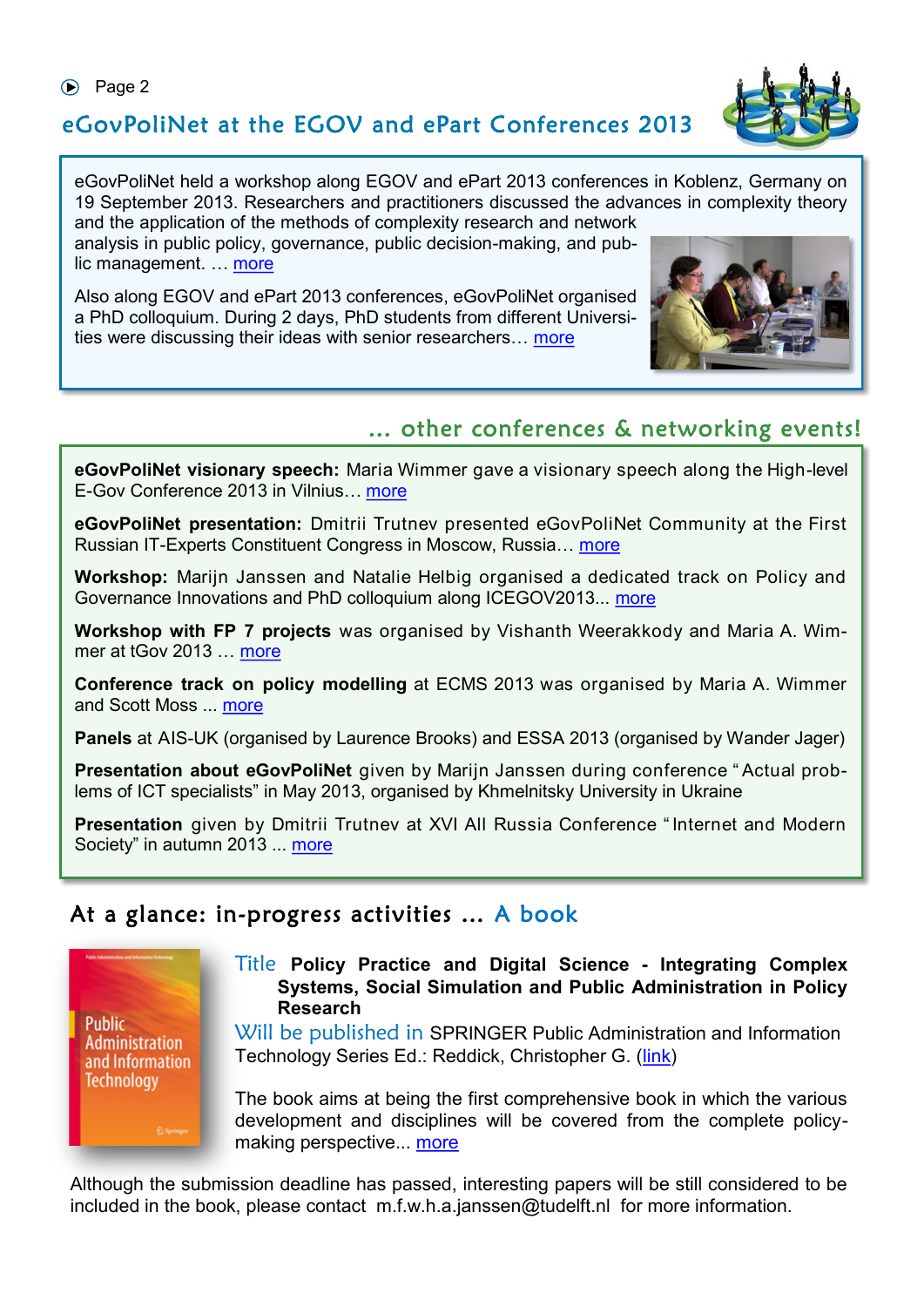$\odot$  Page 3

#### The Knowledge Portal and Communication Control Link to the [Knowledge portal](http://195.251.218.39/crossover_platform/)

The Knowledge portal represents the online presence for multidisciplinary and international constituency building and knowledge exchange of researchers and practitioners including governments and industry. The portal does not only act as an information point but also as a collaborative environment, where members of the community (i.e. users of the portal) are able to access the publicly available documents and participate in the various service offers.

The portal was developed by Crossover, which ended in June 2013. eGovPoliNet took over from there, sustaining and enhancing the platform to support an active Policy Making 2.0 community and meeting further eGovPoliNet requirements.

The eGovPoliNet portal offers various features to the members of the consortium and to its external users in order to provide them with mechanisms that will increase productivity and facilitate the spread of knowledge. In that sense, users have access to Glossary, Cases, Papers, Methods, Wiki and Experts database.

More about the Knowledge portal in paper "A domain model for online community building and collaboration in e-government and policy modelling"… [more](http://www.policy-community.eu/results/papers/a-domain-model-for-online-community-building-and-collaboration-in-egovernment-and-policy-modelling)



#### Meet you next time in:

**SKIN 3 workshop:** Joining Complexity Science and Social Simulation for Policy... [more](http://cress.soc.surrey.ac.uk/SKIN/events/third-skin-workshop)

**IFIP EGOV 2014:** 11<sup>th</sup> Conference on electronic Government bringing together the top of the scientific research community in e-government and e-governance from all over the world ... [more](http://www.egov-conference.org/egov-2012-home)

**IFIP ePart 2014:** 6<sup>th</sup> International Conference on Electronic Participation... [more](http://www.epart-conference.org/?goback=.gmp_4165795.gde_4165795_member_5824470348116025345#!)

**ECMS 2014:** The 28<sup>th</sup> European Conference on Modelling & Simulation... [more](http://www.eco.unibs.it/ecms/)

**ECIS 2014:** The 22<sup>nd</sup> European Conference on Information Systems... [more](http://ecis2014.eu/#!)

**ECCS 2014:** the European Conference on Complex Systems... [more](http://www.eccs13.eu/)

**ICEGOV 2014:** The 8<sup>th</sup> International Conference on Theory and Practice of Electronic Governance... [more](http://icegov.org/)

**ESSA 2014:** The 10<sup>th</sup> Conference of the European Social Simulation Association... [more](http://www.essa2014.eu/)

**APPAM 2014:** The fall research conference on Policy Analysis and Public: Teaching Policy Analysis and Management in Today's Classroom… [more](http://www.appam.org/events/spring-conference/2014/)

**4S/EASST:** The biennial Conference of the European Association for the Study of Science and Technology: Social Challenges for Science and Technology Studies… [more](http://www.easst.umk.pl/)